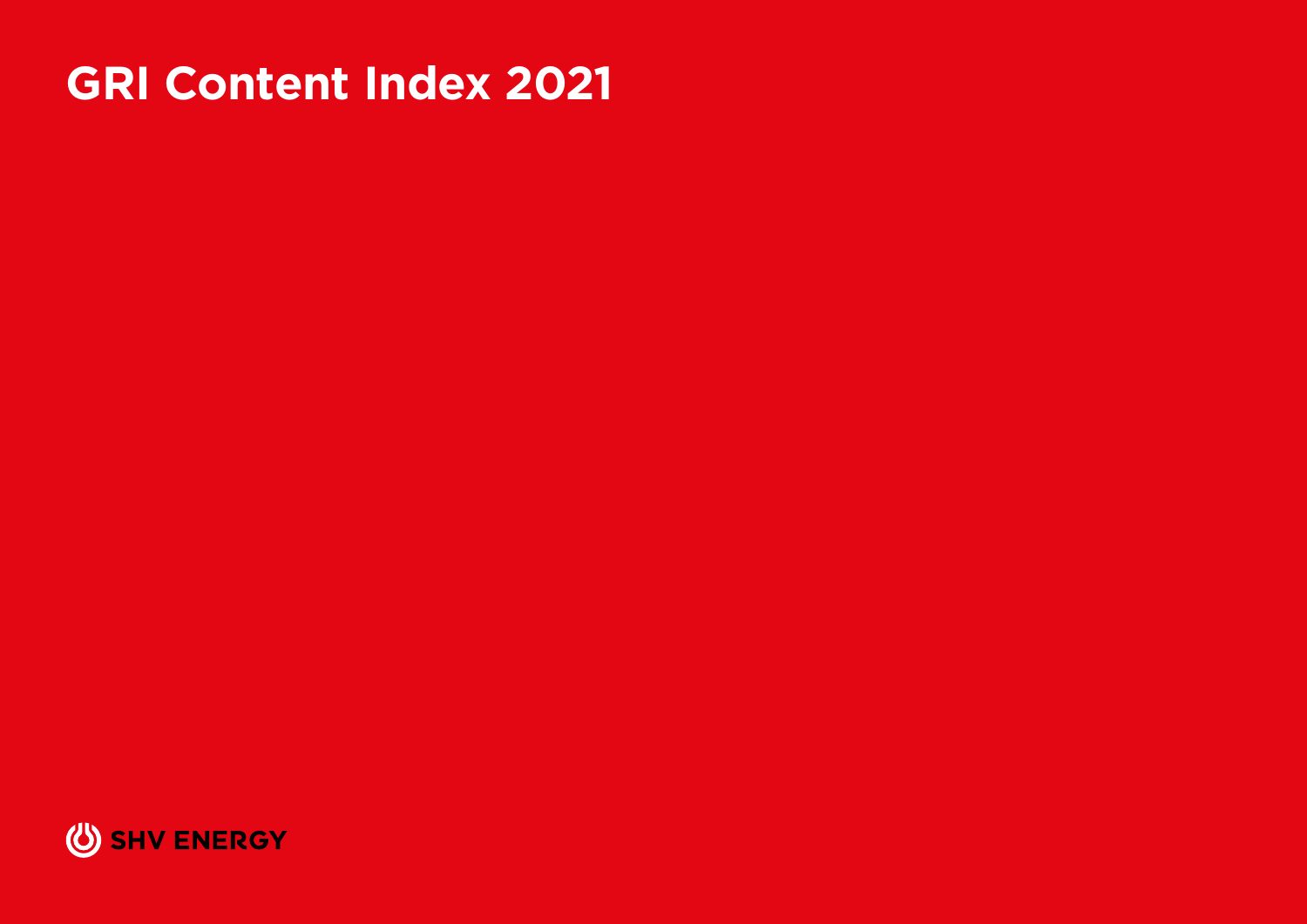# **GRI Content Index 2021**

SHV Energy's Sustainability Report 2021 has been prepared in accordance with the GRI Standards: Core option. The GRI Standards help SHV Energy to communicate its impact on environmental, economic and social topics.

## **General disclosures**

### SHV Energy Sustainability Report 2021

| <b>GRI</b> section<br>title           | <b>GRI Standard</b><br>disclosure number | <b>Disclosure title</b>                    | <b>Location</b>                                                      | <b>Omissions and rationale</b>                               |
|---------------------------------------|------------------------------------------|--------------------------------------------|----------------------------------------------------------------------|--------------------------------------------------------------|
| <b>Organisational profile</b>         |                                          |                                            |                                                                      |                                                              |
| GRI 102:<br>General<br>disclosures    | GRI 102-1                                | Name of the organisation                   | Cover page                                                           |                                                              |
| 2016                                  | GRI 102-2                                | Activities, brands, products, and services | CEO statement, p.2                                                   |                                                              |
|                                       |                                          |                                            | Who we are, p.5                                                      |                                                              |
|                                       |                                          |                                            | Our products and services, p. 6-9                                    |                                                              |
|                                       |                                          |                                            | https://www.shvenergy.com/who-we-are/structure                       |                                                              |
|                                       |                                          |                                            |                                                                      |                                                              |
|                                       | GRI 102-3                                | Location of headquarters                   | Who we are, p.5                                                      | Hoofddorp, the Netherlands                                   |
|                                       |                                          |                                            |                                                                      |                                                              |
|                                       | GRI 102-4                                | Location of operations                     | Who we are, p.6                                                      |                                                              |
|                                       |                                          |                                            | https://www.shvenergy.com/who-we-are/structure                       |                                                              |
|                                       |                                          |                                            |                                                                      |                                                              |
| GRI 102-5<br>Ownership and legal form |                                          |                                            | About this report, p.60                                              | SHV Energy N.V., ultimate subsidiary of SHV<br>Holdings N.V. |
|                                       | GRI 102-6                                | Markets served                             | Who we are, p.5                                                      |                                                              |
|                                       |                                          |                                            | Our strategy, p.17-19                                                |                                                              |
|                                       |                                          |                                            | Geographic locations: https://www.shvenergy.com/who-we-are/structure |                                                              |
|                                       |                                          |                                            |                                                                      |                                                              |
|                                       | GRI 102-7                                | Scale of the organisation                  | Who we are, p.5                                                      | Total capilasation: 2 billion EUR                            |
|                                       |                                          |                                            | Value creation model, p.22                                           | Net sales: 8.6 million EUR                                   |
|                                       |                                          |                                            |                                                                      |                                                              |
|                                       | GRI 102-8                                | Information on employees                   | Who we are, p.5                                                      |                                                              |
|                                       |                                          | and other workers                          | SHV Energy key figures, p.62-63                                      |                                                              |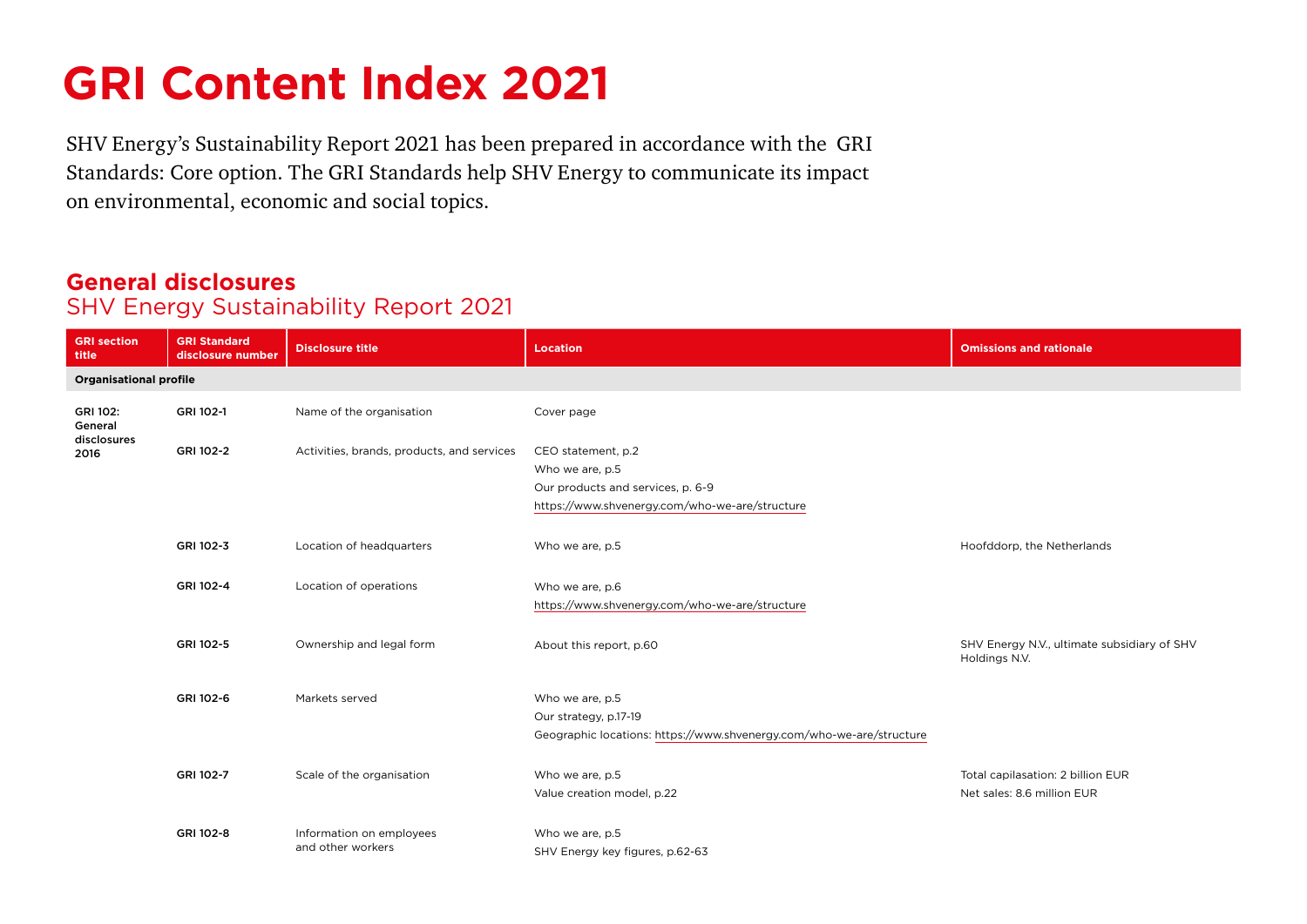|                              | GRI 102-9  | Supply chain                                                    | Safeguarding integrity in our supply chain, p.56                                                                                                                                                                                                                                                                         |                                                                                                                                      |
|------------------------------|------------|-----------------------------------------------------------------|--------------------------------------------------------------------------------------------------------------------------------------------------------------------------------------------------------------------------------------------------------------------------------------------------------------------------|--------------------------------------------------------------------------------------------------------------------------------------|
|                              | GRI 102-10 | Significant changes to the organisation<br>and its supply chain | CEO statement, p.2<br>Our products and services, p. 8-9<br>Our strategy, p. 18<br>Safeguarding integrity, p. 56<br>About this report, p.60                                                                                                                                                                               |                                                                                                                                      |
|                              | GRI 102-11 | Precautionary principle or approach                             | Improving health, safety and well-being, p. 31<br>Safeguarding integrity, p. 56                                                                                                                                                                                                                                          | SHV Energy applies a conservative approach to<br>risk management in operational planning or when<br>bringing new products to market. |
|                              | GRI 102-12 | <b>External initiatives</b>                                     | Stakeholder engagement, p.15,<br>Our Strategy, p.19<br>SHV Energy and the United Nations Sustainable Development Goals, p.21                                                                                                                                                                                             |                                                                                                                                      |
|                              | GRI 102-13 | Membership of associations                                      | Stakeholder engagement, p. 15<br>Our strategy, p.17                                                                                                                                                                                                                                                                      |                                                                                                                                      |
| <b>Strategy and analysis</b> |            |                                                                 |                                                                                                                                                                                                                                                                                                                          |                                                                                                                                      |
|                              | GRI 102-14 | Statement from senior decision-maker                            | CEO statement p.4<br>Outlook, p. 59                                                                                                                                                                                                                                                                                      |                                                                                                                                      |
| <b>Ethics and integrity</b>  |            |                                                                 |                                                                                                                                                                                                                                                                                                                          |                                                                                                                                      |
|                              | GRI 102-16 | Values, principles, standards, and norms<br>of behaviour        | Values: https://www.shvenergy.com/who-we-are/purpose-and-values<br>Code of Conduct: https://cdn.shvenergy.com/-/media/sites/shvenergy/files/<br>shv-energy-employee-code-of-conduct.pdf<br>Supplier Code of Conduct: https://cdn.shvenergy.com/-/media/sites/<br>shvenergy/files/shv-energy-supplier-code-of-conduct.pdf |                                                                                                                                      |
| Governance                   |            |                                                                 |                                                                                                                                                                                                                                                                                                                          |                                                                                                                                      |
|                              | GRI 102-18 | Governance structure                                            | Corporate governance, p.10                                                                                                                                                                                                                                                                                               |                                                                                                                                      |
| Stakeholder engagement       |            |                                                                 |                                                                                                                                                                                                                                                                                                                          |                                                                                                                                      |
|                              | GRI 102-40 | List of stakeholder groups                                      | Stakeholder engagement, p.14                                                                                                                                                                                                                                                                                             |                                                                                                                                      |
|                              | GRI 102-41 | Collective bargaining agreements                                | Enhancing employee and community development, p.47                                                                                                                                                                                                                                                                       |                                                                                                                                      |
|                              | GRI 102-42 | Identifying and selecting stakeholders                          | Stakeholder engagement, p.14                                                                                                                                                                                                                                                                                             |                                                                                                                                      |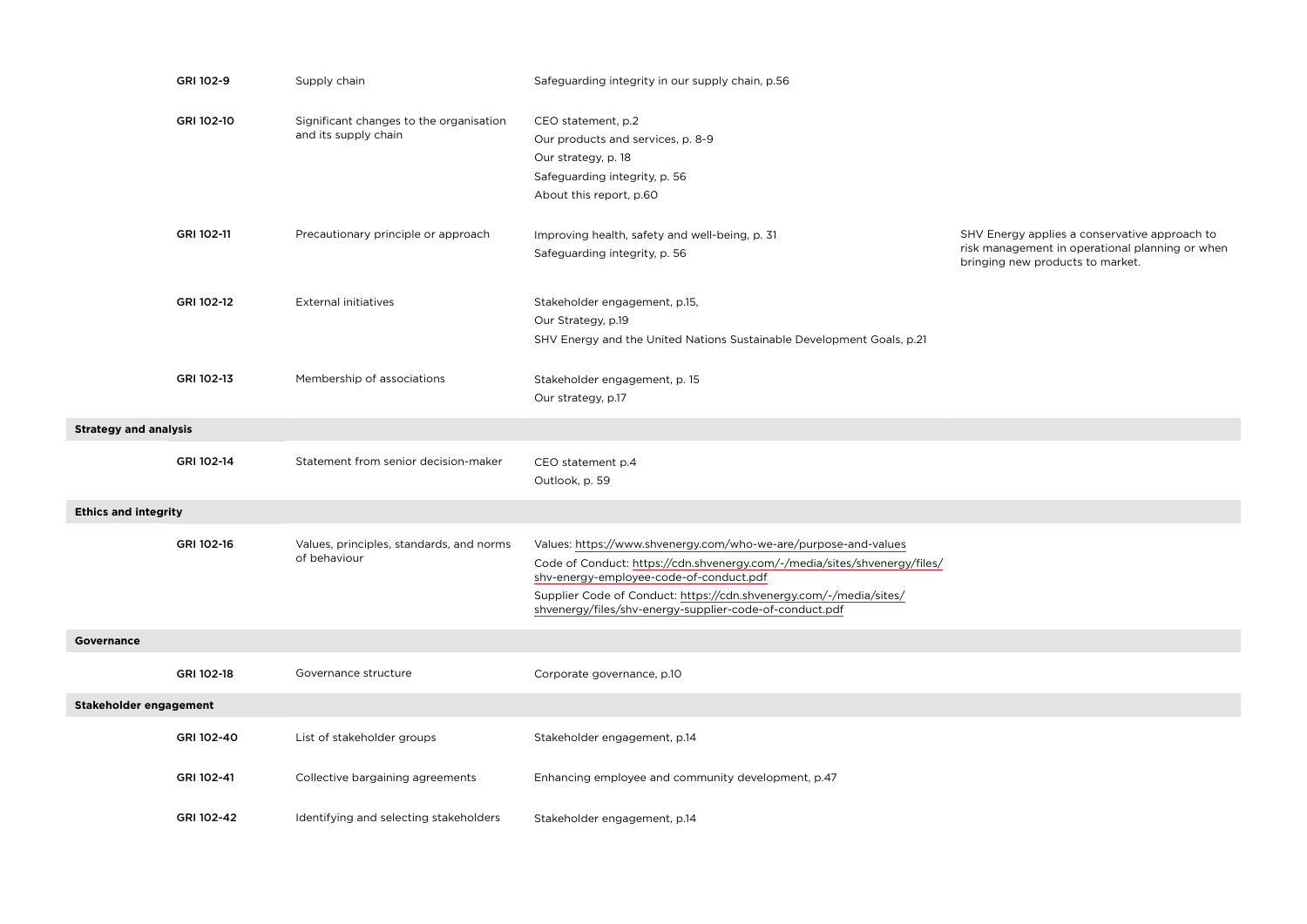|                           | GRI 102-43 | Approach to stakeholder engagement                            | Stakeholder engagement, p.14-15<br>Our Strategy, p.19<br>Embedding innovation, p.36<br>Impact story: Preventative health check-ups, p. 31 |                                                                                                                                                  |
|---------------------------|------------|---------------------------------------------------------------|-------------------------------------------------------------------------------------------------------------------------------------------|--------------------------------------------------------------------------------------------------------------------------------------------------|
|                           | GRI 102-44 | Key topics and concerns raised                                | Stakeholder engagement, p.14-15<br>Materiality assessment, p.16<br>About this report, p.60-61                                             |                                                                                                                                                  |
| <b>Reporting practice</b> |            |                                                               |                                                                                                                                           |                                                                                                                                                  |
|                           | GRI 102-45 | Entities included in the consolidated<br>financial statements | About this report, p.60-61                                                                                                                | Not applicable: SHV Energy is a privately-owned<br>company and does not publicly disclose any<br>financial information including legal entities. |
|                           | GRI 102-46 | Defining report content<br>and topic boundaries               | Materiality assessment, p.16<br>About this report, p. 60                                                                                  |                                                                                                                                                  |
|                           | GRI 102-47 | List of material topics                                       | Materiality assessment, p.16<br>About this report, p. 60                                                                                  |                                                                                                                                                  |
|                           | GRI 102-48 | Restatements of information                                   | About this report, p.60                                                                                                                   |                                                                                                                                                  |
|                           | GRI 102-49 | Changes in reporting                                          | About this report, p.60                                                                                                                   |                                                                                                                                                  |
|                           | GRI 102-50 | Reporting period                                              | About this report, p.60                                                                                                                   |                                                                                                                                                  |
|                           | GRI 102-51 | Date of most recent report                                    |                                                                                                                                           | April 22, 2021                                                                                                                                   |
|                           | GRI 102-52 | Reporting cycle                                               | About this report, p.60                                                                                                                   |                                                                                                                                                  |
|                           | GRI 102-53 | Contact point for questions regarding<br>the report           | Back cover                                                                                                                                |                                                                                                                                                  |
|                           | GRI 102-54 | Claims of reporting in accordance with<br>the GRI Standards   | About this report, p.60                                                                                                                   |                                                                                                                                                  |
|                           | GRI 102-55 | <b>GRI Content Index</b>                                      | https://www.shvenergy.com/our-impact/sustainability-reports                                                                               |                                                                                                                                                  |
|                           | GRI 102-56 | External assurance                                            | About this report, p.60                                                                                                                   |                                                                                                                                                  |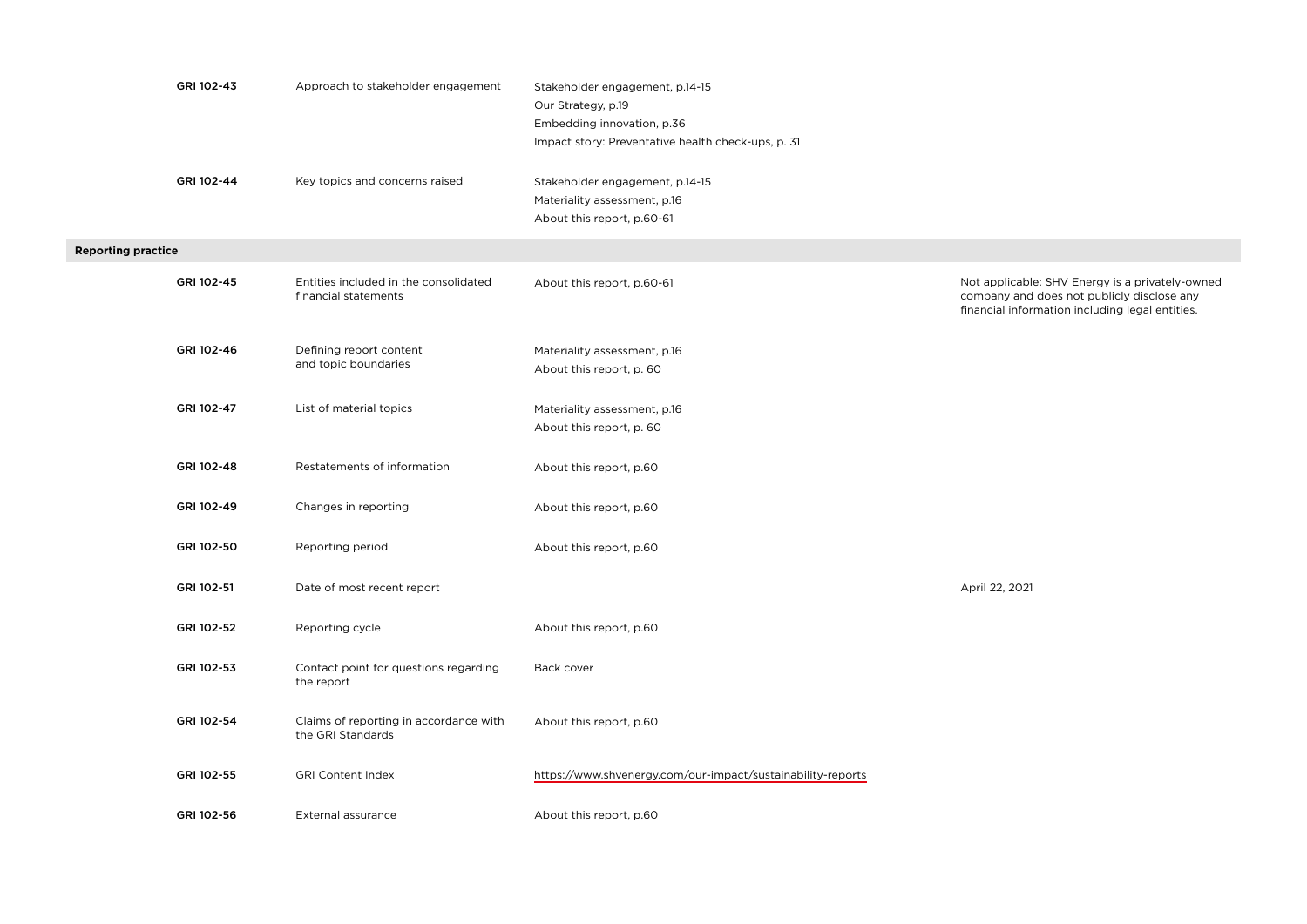#### **Specific disclosures and management approach for material topics**

SHV Energy Sustainability Report 2021

| <b>GRI section</b><br>title                                                                                                                                                                          | <b>GRI Standard</b><br>disclosure number                                            | <b>Disclosure title</b>                               | <b>Location</b>                                                                                                             | <b>Omissions and rationale</b> |
|------------------------------------------------------------------------------------------------------------------------------------------------------------------------------------------------------|-------------------------------------------------------------------------------------|-------------------------------------------------------|-----------------------------------------------------------------------------------------------------------------------------|--------------------------------|
| <b>Climate change</b>                                                                                                                                                                                |                                                                                     |                                                       |                                                                                                                             |                                |
| GRI 103:<br>Management<br>approach 2016                                                                                                                                                              | $103-1$                                                                             | Explanation of the material topic<br>and its boundary | Our aspirational goals, p.20<br>About this report, p.61                                                                     |                                |
|                                                                                                                                                                                                      | $103 - 2$                                                                           | The management approach<br>and its components         | Corporate governance, p.10<br>Our strategy, p.17-19<br>Value Creation Model, p.22-23<br>Sustaining the environment, p.39-43 |                                |
|                                                                                                                                                                                                      | $103 - 3$                                                                           | Evaluation of the management approach                 | Sustaining the environment, p. 39-40, 41<br>Key figures, p.62-63                                                            |                                |
| GRI 305:<br>305-1<br>Direct (Scope 1) GHG emissions<br><b>Emissions 2016</b><br>305-2<br>Energy indirect (Scope 2)<br><b>GHG</b> emissions<br>$305 - 3$<br>Other indirect (Scope 3)<br>GHG emissions |                                                                                     |                                                       | Sustaining the environment, p.41<br>About this report, p.60<br>Key figures, p.62-63                                         |                                |
|                                                                                                                                                                                                      |                                                                                     |                                                       | Sustaining the environment, p.41<br>About this report, p.60<br>Key figures, p.62-63                                         |                                |
|                                                                                                                                                                                                      | Sustaining the environment, p.41<br>About this report, p.60<br>Key figures, p.62-63 |                                                       |                                                                                                                             |                                |
|                                                                                                                                                                                                      | 305-5<br>Reduction of GHG emissions                                                 |                                                       | Sustaining the environment, p.38, 41<br>Key figures, p.62-63                                                                |                                |
|                                                                                                                                                                                                      | <b>SHV Energy</b><br>indicator                                                      | Carbon Impact                                         | Sustaining the environment, p.40-41<br>About this report, p.60<br>Key figures, p.62-63                                      |                                |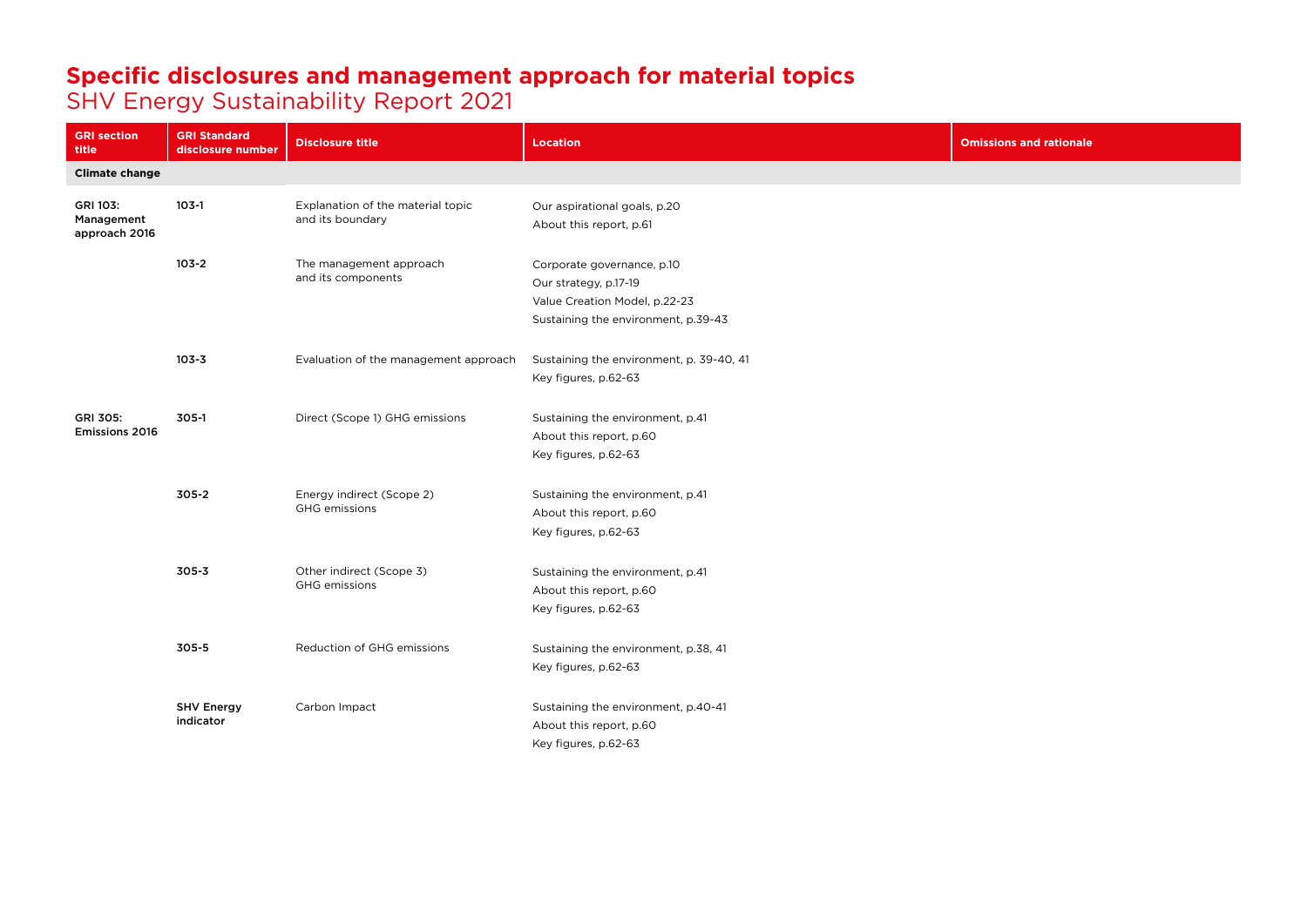| Air quality                                           |                                |                                                                                                                     |                                                                                                                                                                             |  |
|-------------------------------------------------------|--------------------------------|---------------------------------------------------------------------------------------------------------------------|-----------------------------------------------------------------------------------------------------------------------------------------------------------------------------|--|
| GRI 103:<br>Management<br>approach 2016               | $103-1$                        | Explanation of the material topic<br>and its boundary                                                               | Our aspirational goals, p.20<br>About this report, p.61                                                                                                                     |  |
|                                                       | $103 - 2$                      | The management approach<br>and its components                                                                       | Corporate governance, p.10<br>Our strategy, p.19<br>SHV Energy and the Sustainable Development Goals, p.21<br>Sustaining the environment, p.39, 42                          |  |
|                                                       | $103 - 3$                      | Evaluation of the management approach                                                                               | Sustaining the environment, p.41-42<br>Key figures, p.62-63                                                                                                                 |  |
|                                                       | <b>SHV Energy</b><br>indicator | Air quality impact                                                                                                  | Sustaining the environment, p.41-42<br>Key figures, p.62-63                                                                                                                 |  |
| <b>Occupational Health and Safety</b>                 |                                |                                                                                                                     |                                                                                                                                                                             |  |
| GRI 103:<br>Management<br>approach 2016               | $103-1$                        | Explanation of the material topic<br>and its boundary                                                               | Our aspirational goals, p.20<br>About this report, p.61                                                                                                                     |  |
|                                                       | $103 - 2$                      | The management approach<br>and its components                                                                       | Corporate governance, p.10<br>Our response to COVID-19, p.11<br>SHV Energy and the Sustainable Development Goals, p. 21<br>Improving health, safety and well-being, p.21-31 |  |
|                                                       | $103 - 3$                      | Evaluation of the management approach                                                                               | Impact story: Last-mile delivery development, p.28<br>Improving health, safety and well-being, p.29<br>Key figures, p.62-63                                                 |  |
| GRI 403:<br>Occupational<br>Health and<br>Safety 2018 | 403-1                          | Occupational health and safety<br>management system                                                                 | Improving health, safety and well-being, p.28                                                                                                                               |  |
|                                                       | 403-5                          | Worker training on occupational<br>health and safety                                                                | Improving health, safety and well-being, p.30                                                                                                                               |  |
|                                                       | 403-7                          | Prevention and mitigation of<br>occupational health and safety impacts<br>directly linked by business relationships | Improving health, safety and well-being, p.30-31<br>Impact story: Wearable devices for safer operations, p.30                                                               |  |
|                                                       | 403-9                          | Work-related injuries                                                                                               | Key figures, p.62-63                                                                                                                                                        |  |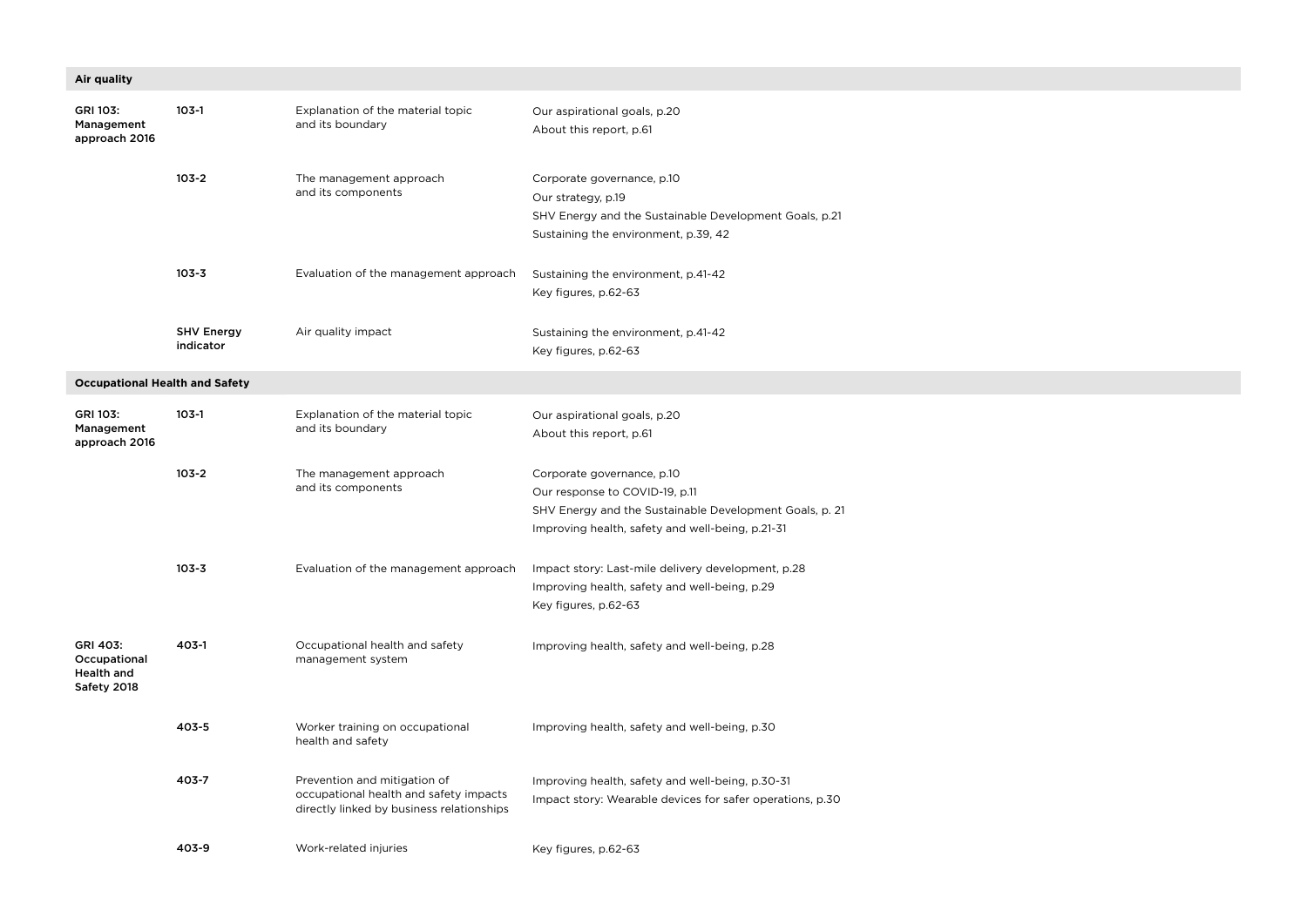|                                                          | <b>SHV Energy</b><br>indicator | Health and Safety audits                                                                            | Improving health, safety and well-being, p.30<br>Key figures, p.62-63                                                                         |                                                                              |
|----------------------------------------------------------|--------------------------------|-----------------------------------------------------------------------------------------------------|-----------------------------------------------------------------------------------------------------------------------------------------------|------------------------------------------------------------------------------|
|                                                          | <b>SHV Energy</b><br>indicator | Number of NEBOSH-certified employees                                                                | Improving health, safety and well-being, p.29<br>Key figures, p.62-63                                                                         |                                                                              |
| Process and product safety                               |                                |                                                                                                     |                                                                                                                                               |                                                                              |
| GRI 103:<br>Management<br>approach 2016                  | $103-1$                        | Explanation of the material topic<br>and its boundary                                               | About this report, p.61                                                                                                                       |                                                                              |
|                                                          | $103 - 2$                      | The management approach<br>and its components                                                       | Corporate governance, p.10<br>Our response to COVID-19, p.11<br>Stakeholder engagement, p.14<br>Improving health, safety and well-being, p.31 |                                                                              |
|                                                          | $103 - 3$                      | Evaluation of the management approach                                                               | Improving health, safety and well-being, p.31<br>Key figures, p.62-63                                                                         |                                                                              |
| GRI 416:<br>Customer<br><b>Health and</b><br>Safety 2016 | 416-1                          | Assessment of the health<br>and safety impacts of product<br>and service categories                 | Improving health, safety and well-being, p.31<br>Key figures, p.62-63                                                                         |                                                                              |
|                                                          | $416 - 2$                      | Incidents of non-compliance concerning<br>the health and safety impacts of<br>products and services |                                                                                                                                               | Unavailable this year due to disruption of the<br>internal reporting process |
| <b>Employee development</b>                              |                                |                                                                                                     |                                                                                                                                               |                                                                              |
| GRI 103:<br>Management<br>approach 2016                  | $103-1$                        | Explanation of the material topic<br>and its boundary                                               | Our aspirational goals, p.20<br>About this report, p.61                                                                                       |                                                                              |
|                                                          | $103 - 2$                      | The management approach<br>and its components                                                       | Value creation model, p.22-23<br>Impact story: Future-proofing our business, p. 48<br>Enhancing employee and community development, p.45-49   |                                                                              |
|                                                          | $103 - 3$                      | Evaluation of the management approach                                                               | Enhancing employee and community development, p.44-49<br>Key figures, p.62-63                                                                 |                                                                              |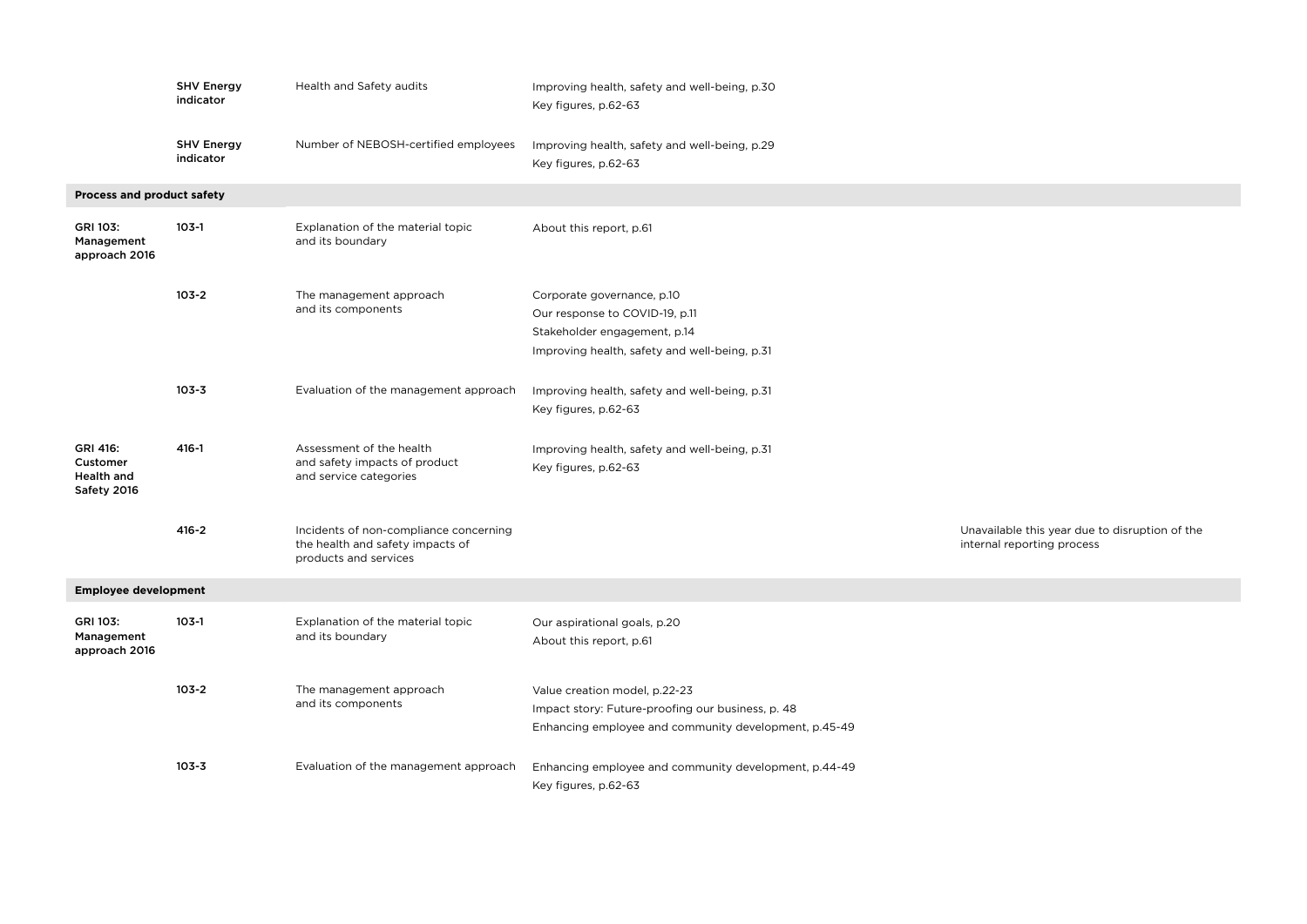| GRI 401:<br>Employment<br>2016                            | 401-1                          | New employee hires and employee<br>turnover                                                   | Enhancing employee and community development, p.47<br>Key figures, p.62-63                                                                                                                       |                                                                                                                                                                                                     |
|-----------------------------------------------------------|--------------------------------|-----------------------------------------------------------------------------------------------|--------------------------------------------------------------------------------------------------------------------------------------------------------------------------------------------------|-----------------------------------------------------------------------------------------------------------------------------------------------------------------------------------------------------|
| GRI 404:<br>Training and<br><b>Education 2016</b>         | 404-1                          | Average hours of training per year<br>per employee                                            | Enhancing employee and community development, p.47<br>Key figures, p.62-63                                                                                                                       |                                                                                                                                                                                                     |
|                                                           | <b>SHV Energy</b><br>indicator | Learning and Development budget                                                               | Key figures, p.62-63                                                                                                                                                                             |                                                                                                                                                                                                     |
| Diversity and equal opportunities                         |                                |                                                                                               |                                                                                                                                                                                                  |                                                                                                                                                                                                     |
| GRI 103:<br>Management<br>approach 2016                   | $103-1$                        | Explanation of the material topic<br>and its boundary                                         | About this report, p.61                                                                                                                                                                          |                                                                                                                                                                                                     |
|                                                           | $103 - 2$                      | The management approach<br>and its components                                                 | Enhancing employee and community development, p.48-49                                                                                                                                            |                                                                                                                                                                                                     |
|                                                           | $103 - 3$                      | Evaluation of the management approach                                                         | CEO statement, p.2<br>Enhancing employee and community development, p.48-49<br>Key figures, p.62-63                                                                                              |                                                                                                                                                                                                     |
| GRI 405:<br>Diversity<br>and Equal<br>Opportunity<br>2016 | 405-1                          | Diversity of governance bodies<br>and employees                                               | Enhancing employee and community development, p.48-49<br>Key figures, p.62-63                                                                                                                    | The information on employees per age group<br>is not available. SHV Energy focuses on gender<br>diversity at leadership level and the inclusion of<br>minority groups for employment opportunities. |
|                                                           | <b>SHV Energy</b><br>indicator | Senior management teams have at<br>least one member from an under-<br>represented nationality | Enhancing employee and community development, p.44, 49                                                                                                                                           |                                                                                                                                                                                                     |
| <b>Community initiatives</b>                              |                                |                                                                                               |                                                                                                                                                                                                  |                                                                                                                                                                                                     |
| GRI 103:<br>Management<br>approach 2018                   | $103-1$                        | Explanation of the material topic<br>and its boundary                                         | Our aspirational goals, p.20<br>About this report, p.61                                                                                                                                          |                                                                                                                                                                                                     |
|                                                           | $103 - 2$                      | The management approach<br>and its components                                                 | Stakeholder engagement, p.15<br>Impact story: Life-saving support, p. 46<br>Impact story: Funding community projects in rural areas, p. 49<br>Enhancing employee and community development, p.49 |                                                                                                                                                                                                     |
|                                                           | $103 - 3$                      | Evaluation of the management approach                                                         | Value Creation Model, p.22-23<br>Enhancing employee and community development, p.49                                                                                                              |                                                                                                                                                                                                     |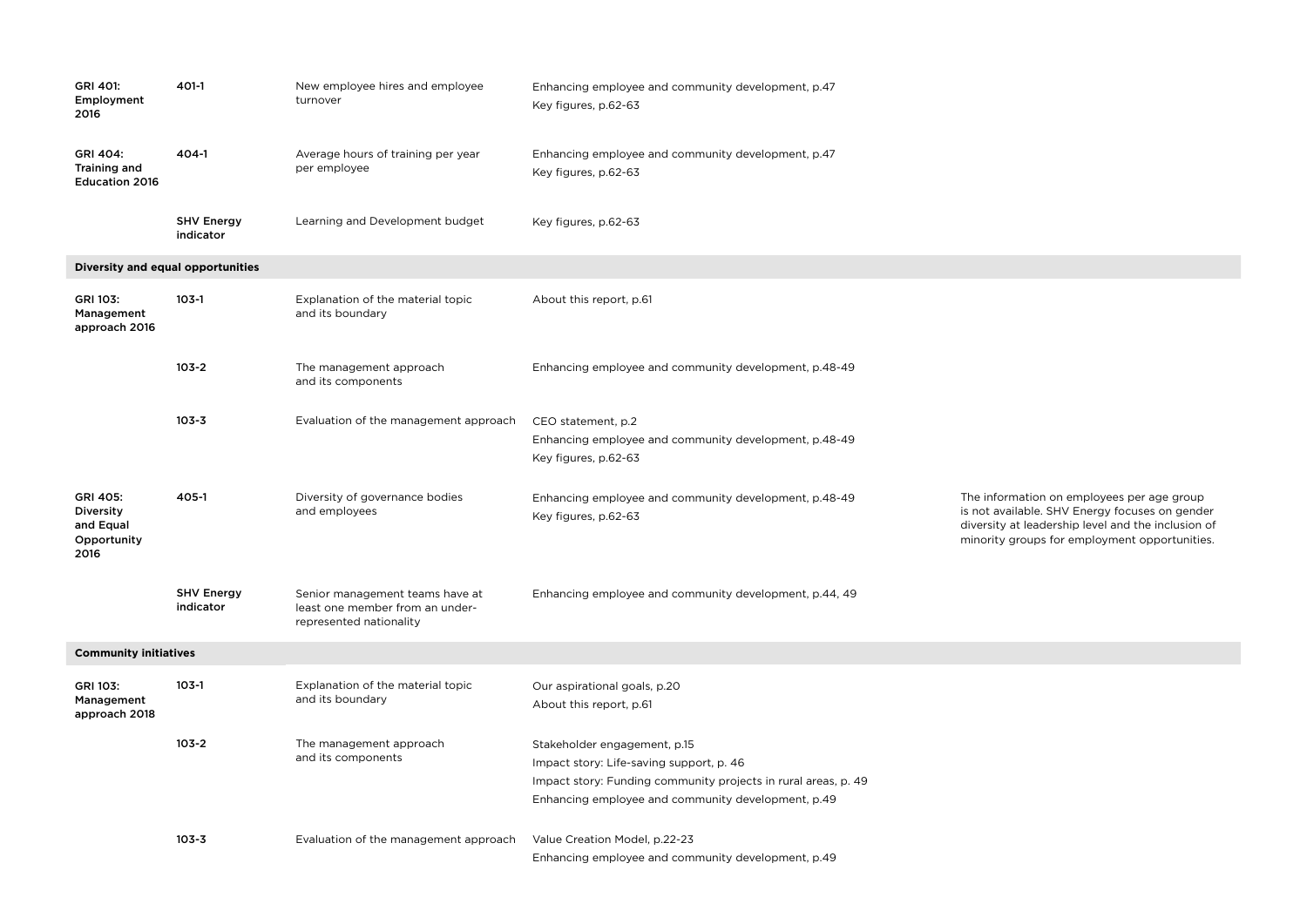|                                                  | <b>SHV Energy</b><br>indicator | Individuals benefitting from<br>social initiatives                                                 | Enhancing employee and community development, p.47<br>Key figures, p.62-63                                                   |
|--------------------------------------------------|--------------------------------|----------------------------------------------------------------------------------------------------|------------------------------------------------------------------------------------------------------------------------------|
|                                                  | <b>SHV Energy</b><br>indicator | Charitable donations                                                                               | Enhancing employee and community development, p.47<br>Key figures, p.62-63                                                   |
| <b>Business integrity</b>                        |                                |                                                                                                    |                                                                                                                              |
| GRI 103:<br>Management<br>approach 2016          | $103-1$                        | Explanation of the material topic<br>and its boundary                                              | Our aspirational goals, p.20<br>About this report, p.61                                                                      |
|                                                  | $103 - 2$                      | The management approach<br>and its components                                                      | Corporate governance, p.10<br>Safeguarding integrity, p. 50-55<br>Impact story: Maturing the E&C function at Prima LNG, p.54 |
|                                                  | $103 - 3$                      | Evaluation of the management approach                                                              | Value Creation Model, p.22-23<br>Safeguarding integrity, p.50-55<br>Key figures, p.62-63                                     |
|                                                  | <b>SHV Energy</b><br>indicator | Speak Up reports                                                                                   | Safeguarding integrity, p.53<br>Key figures, p.62-63                                                                         |
|                                                  | <b>SHV Energy</b><br>indicator | E-learning on 'anti-bribery and<br>corruption', 'competition law',<br>'privacy'or 'expert control' | Safeguarding integrity, p.53                                                                                                 |
| Sustainable supply chain                         |                                |                                                                                                    |                                                                                                                              |
| GRI 103:<br>Management<br>approach 2016          | $103-1$                        | Explanation of the material topic<br>and its boundary                                              | About this report, p.61                                                                                                      |
|                                                  | $103 - 2$                      | The management approach<br>and its components                                                      | Safeguarding integrity, p.53-56<br>Impact story: Global collaboration at its best, p.56                                      |
|                                                  | $103 - 3$                      | Evaluation of the management approach                                                              | Safeguarding integrity, p.53-56<br>Key figures, p.62-63                                                                      |
| GRI 204:<br>Procurement<br><b>Practices 2016</b> | $204-1$                        | Proportion of spending on<br>local suppliers                                                       | Value creation model, p.22-23<br>Safeguarding integrity, p.53<br>Key figures, p.62-63                                        |
|                                                  | <b>SHV Energy</b><br>indicator | Suppliers which signed the Supplier<br>Code of Conduct                                             | Safeguarding integrity, p.53<br>Key figures, p.62-63                                                                         |